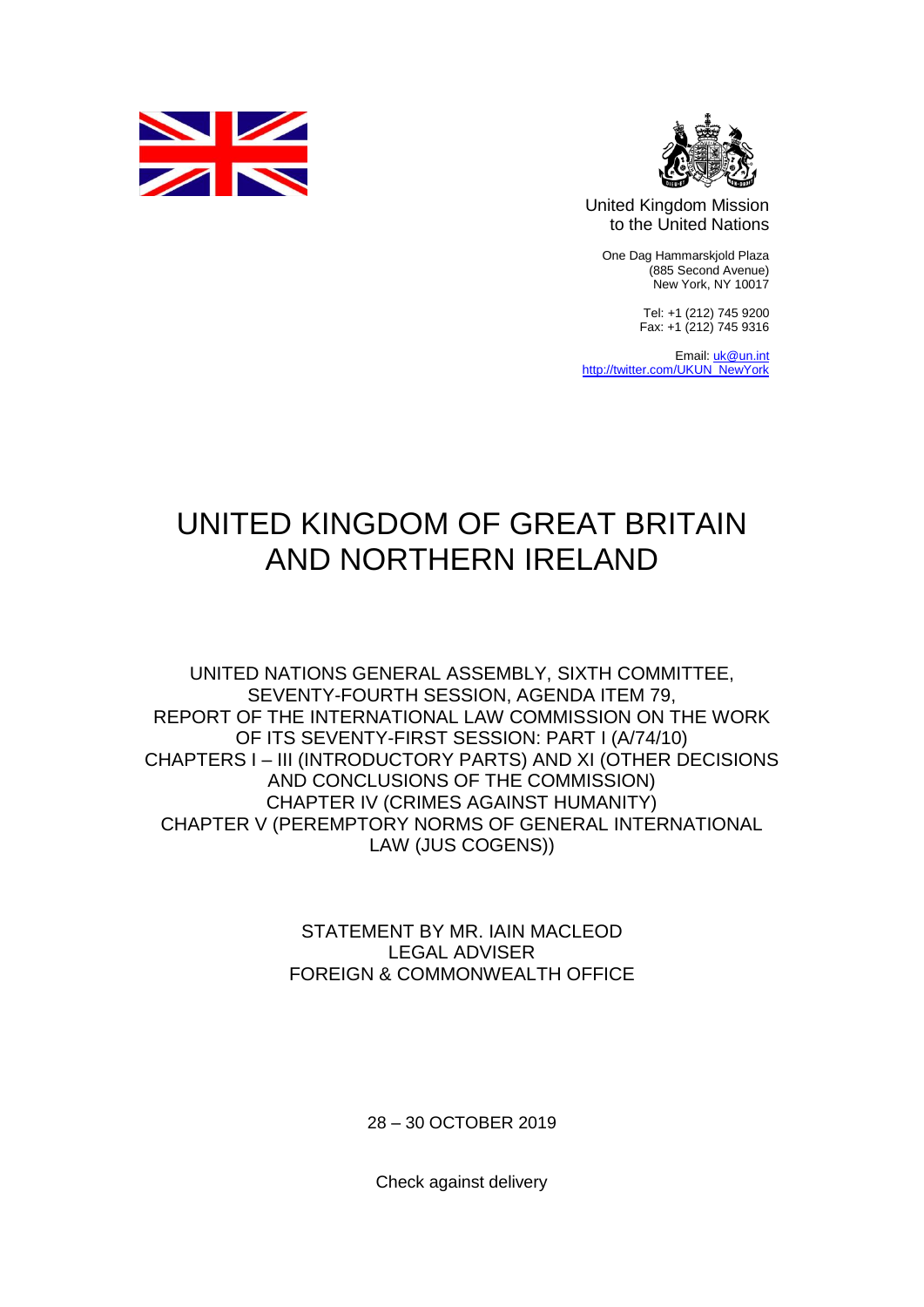Mr/Madam Chairperson,

- 1. I would like to begin by thanking the Chairperson of the International Law Commission, Mr. Pavel Šturma, for his report to the Sixth Committee, and all members of the Commission for a busy and successful year. The United Kingdom is particularly grateful to the Chairperson of the Drafting Committee, Mr. Claudio Grossman Guiloff, for all his hard work during the session.
- 2. The United Kingdom also commends and thanks the Codification Division of the Secretariat and its director, Mr. Huw Llewellyn, for their consistently excellent work.

\*\*\*

- 3. Before addressing specific chapters in the Commission's report, I would like to make some general remarks regarding the Commission's methods and output, and the Sixth Committee's treatment of that output.
- 4. First, the Commission's work products are nowadays frequently cited by international and domestic courts and tribunals. This is in principle, a good thing – provided there is clarity about the legal force of these products. But that is not always the case. The Commission's work is sometimes relied on as an articulation of international law without proper consideration of whether that product has been accepted as a treaty or is sufficiently underpinned by State practice and *opinio juris* to be regarded as customary international law. This confusion may be perfectly understandable: international law (and therefore the work of the Commission) features in the business of all kinds of tribunals and courts in national legal systems and not all of these courts can be expected to be conversant with international law principles. The Commission therefore has a responsibility to assist judges and practitioners in their handling of international law, by making clear in its products when it is codifying existing law and when it is suggesting the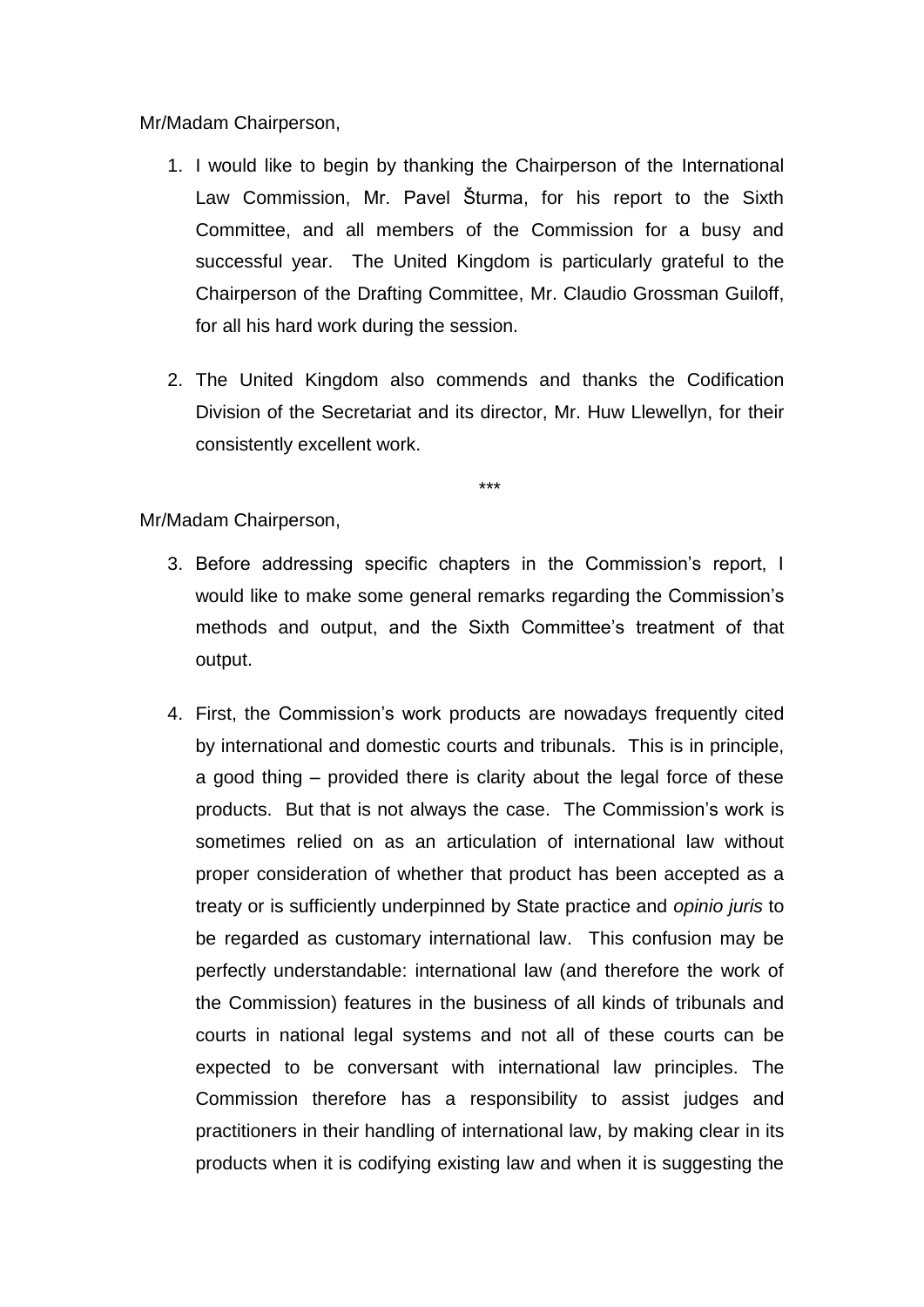progressive development of the law, or new law. This is a point that has been repeatedly made, but the situation is becoming critical. The Commission must shoulder its responsibilities in this regard.

- 5. Second, engagement between the Commission and States is essential to the maintenance of the authority of the Commission's work. Both the Commission and States have responsibilities in this regard.
- 6. The working methods adopted by the Commission with regard to the topics on its programme of work must allow States to participate fully in the process of determining the output of those topics. Currently, draft provisions are presented to States at various stages. Some follow the Commission's usual practice of drafting and adopting a provision together with the commentary to that provision. In other cases, however, provisions have been proposed by Special Rapporteurs which have already been revised by the Drafting Committee, but for which there are not yet commentaries. Or they are kept in the Drafting Committee without commentaries until a full set of draft provisions has been adopted. This inevitably reduces the opportunity for States to comment and inform the Commission's work as it progresses. As the United Kingdom has previously stated in this Committee, States will have a fuller understanding of draft provisions, and will be able to engage more productively with the Commission, when drafts and commentaries are produced simultaneously.
- 7. For their part, States must avail themselves of the opportunity to express their views and contribute fully to the Commission's work, and the Commission must accurately and fully consider the observations of States. At the end of a topic's life cycle in the Commission, the Commission's proposed output should in principle be subject to discussion among States in the Sixth Committee. This is especially the case where the Commission's proposed outputs are intended to progressively develop the law, or create new law.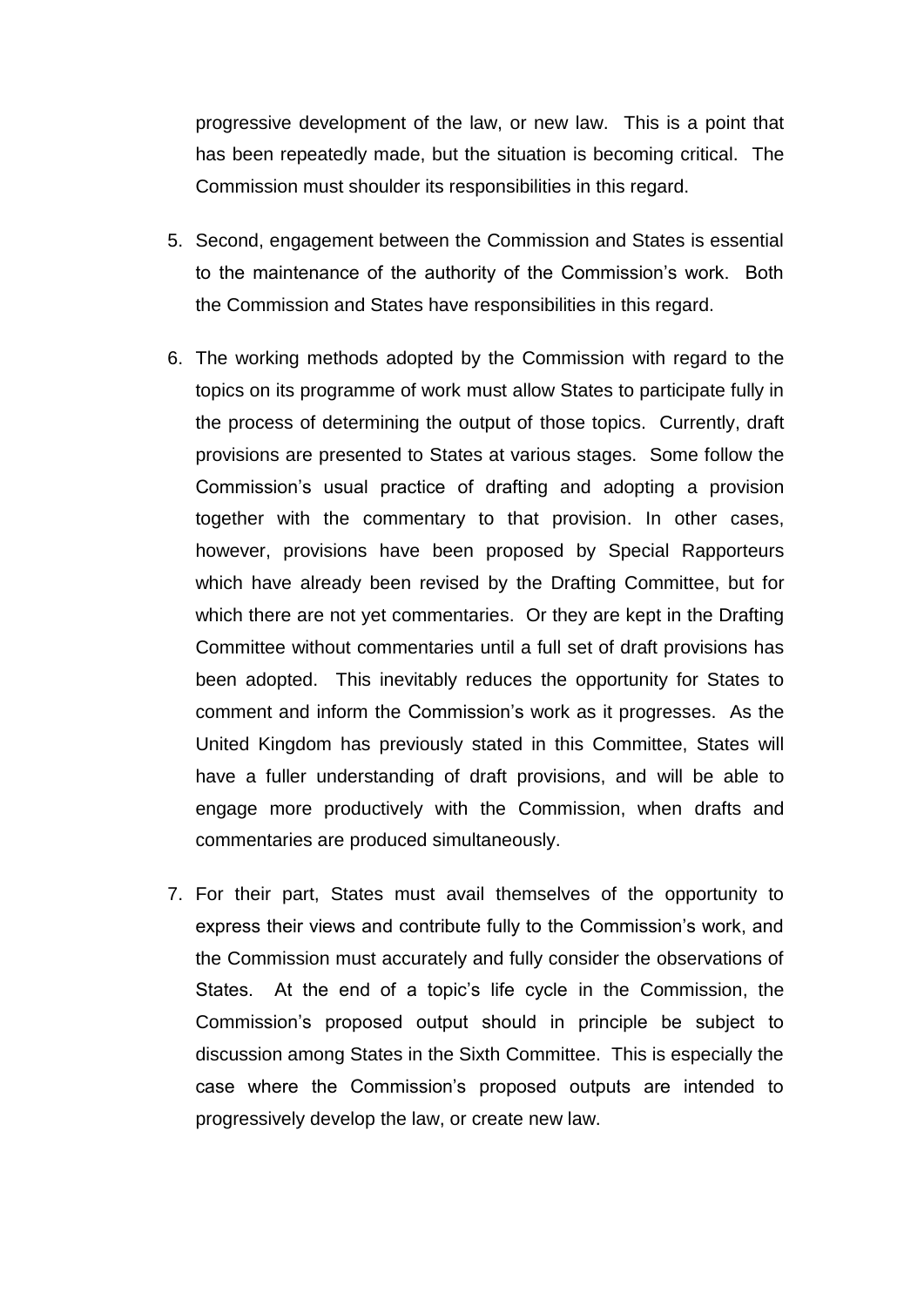- 8. Third, the United Kingdom is concerned at the speed at which voluminous and important topics, with wide ranging syllabuses, are being dealt with by the Commission. Topics with excessively broad syllabuses should be approached with caution, and the Commission should choose new topics carefully and judiciously, taking into consideration the requirements and needs of States when planning its work. If there were fewer, more focused, topics on the Commission's agenda, the Commission could adopt a more rigorous and measured approach to those topics, which would be to the benefit of the clarity and acceptability of the final product
- 9. These points may sound familiar to some of the distinguished delegates in the room today. That is because they are essentially the same points the United Kingdom and other States made in statements to the Sixth Committee last year. The United Kingdom felt compelled to repeat them, however, because in the intervening 12 months it does not seem like much has changed. The United Kingdom is a committed supporter and friend of the Commission, but in the spirit of dialogue it is important that States speak plainly about the concerns they have. To do otherwise risks eroding the confidence States have in the Commission and its work.

\*\*\*

- 10.Turning to Chapter XI of the Commission's annual report, concerning '**other decisions and conclusions of the Commission'**, the United Kingdom welcomes the Commission's decision to include the topic '**Sea-level rise in relation to international law**' in its current programme of work.
- 11.The United Kingdom also notes the Commission's decision this year to recommend the inclusion of two additional new topics in its long-term programme of work. Recalling its earlier comments regarding the number and scope of topics being dealt with by the Commission, the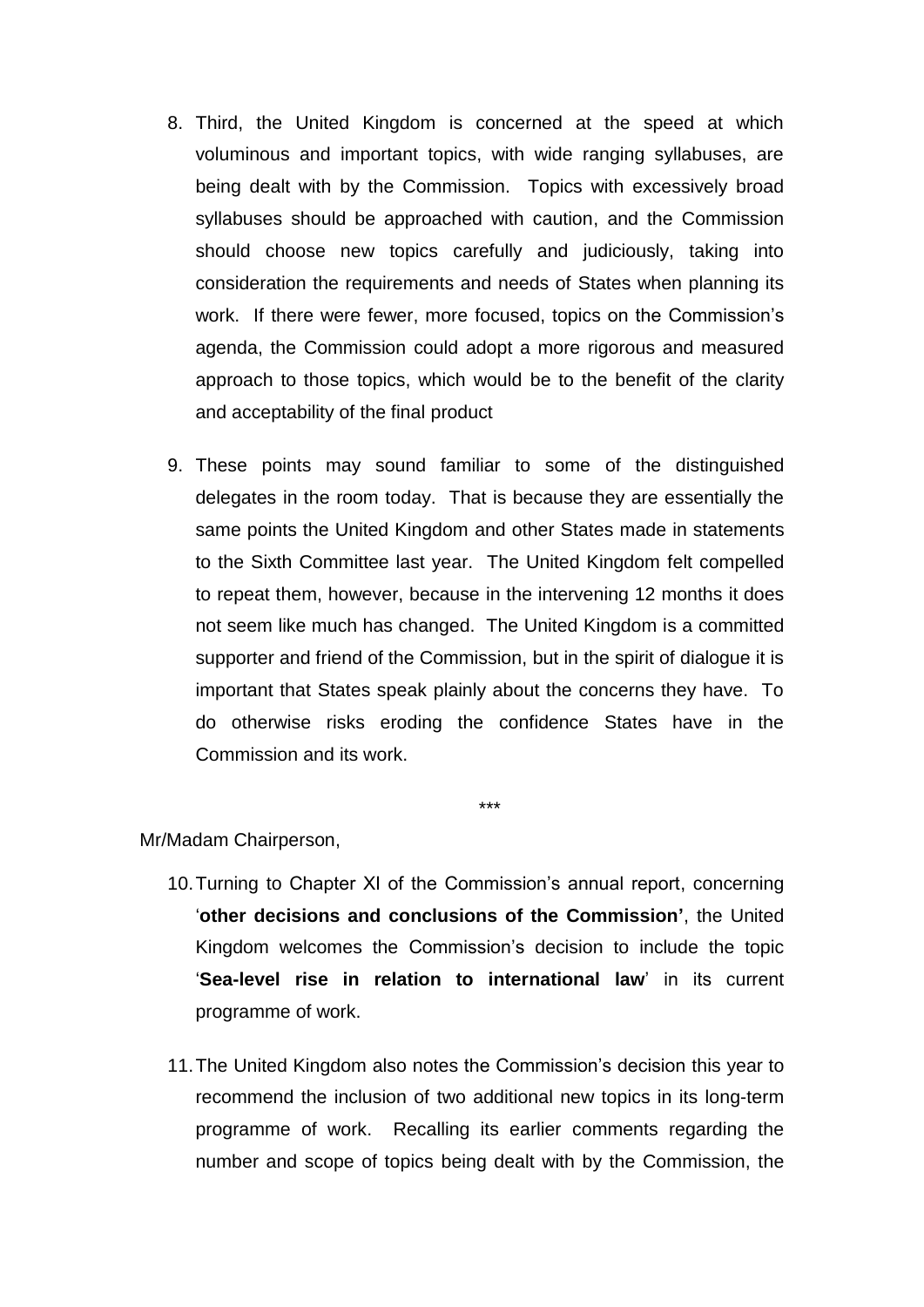United Kingdom's view is that there is currently no need for the Commission to move any further topics onto its current programme of work.

- 12.However, if the Commission is still minded to do so, the United Kingdom is in favour of the Commission taking up the topic '**Prevention and repression of piracy and armed robbery at sea**'. The United Kingdom considers that the resurgence of maritime piracy in the twenty-first century is an issue of grave concern to the international community. The Commission could usefully study and suggest ways in which States could improve arrangements and cooperation for the prosecution of the perpetrators of piracy and armed robbery at sea.
- 13.Regarding the other topic recommended this year for inclusion on the Commission's long-term programme of work, '**Reparation to individuals for gross violations of international human rights law and serious violations of international humanitarian law**', the United Kingdom regrets to say that it does not share the view that this topic is yet ripe for work by the Commission. There are a number of conceptual issues that concern, as a general matter, the degree to which international obligations owed between States can result in an obligation to make reparation to private persons. The United Kingdom considers that such examples as exist in State practice exist in the context of specific treaty regimes (for example certain human rights treaties). Such practice is not easily generalisable. In the United Kingdom's view, therefore, there is not sufficient practice to lend itself to codification efforts by the Commission.
- 14.With regard to other topics on the Commission's long-term programme of work, the United Kingdom recalls its previous comments on the topic '**universal criminal jurisdiction'**. It is clear that there continues to be a diversity of views among Member States on the definition, nature, scope and limits of this principle. As such, the United Kingdom remains of the view that State practice on universal criminal jurisdiction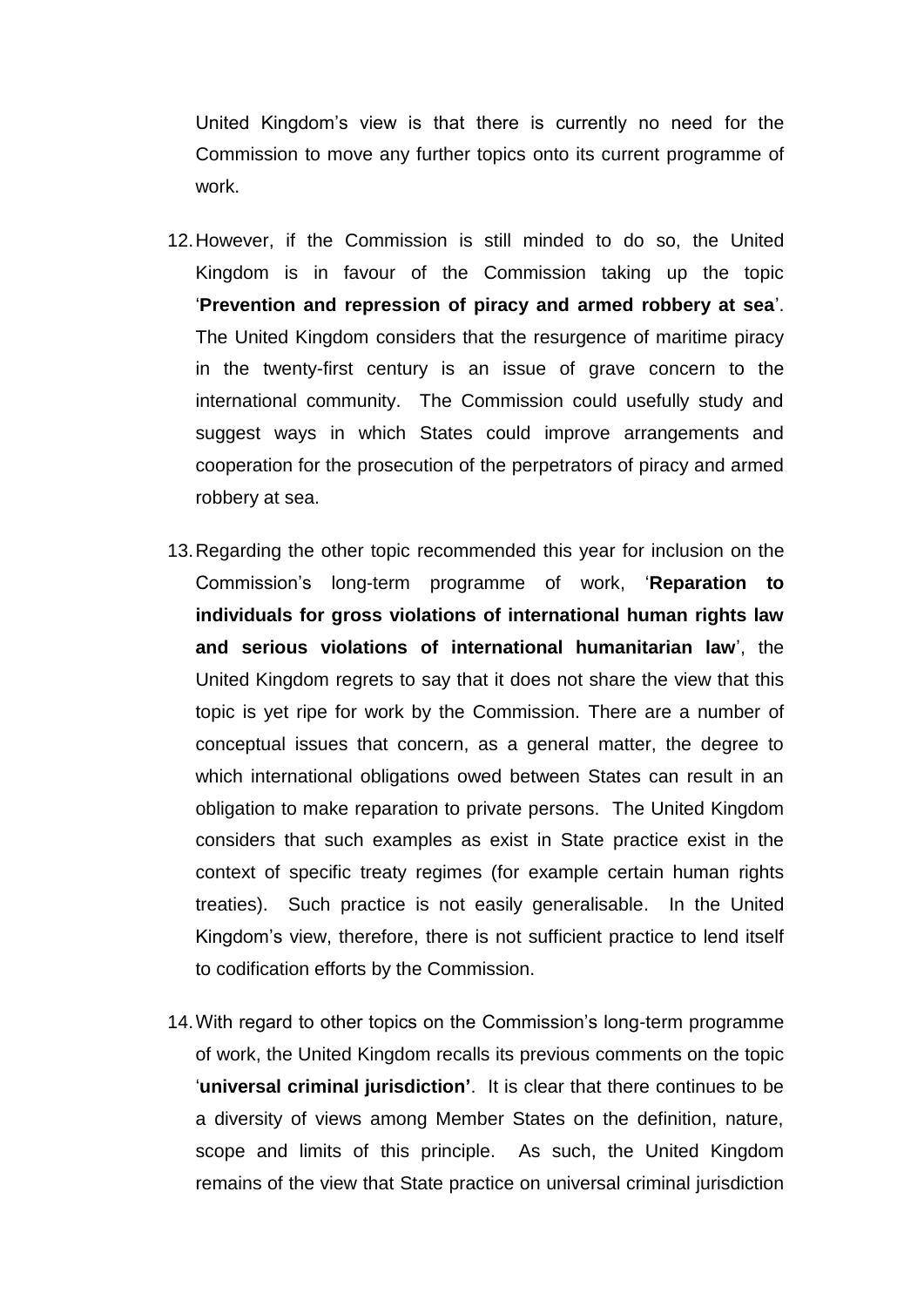is not yet sufficiently advanced to enable consideration of the topic by the Commission.

\*\*\*

- 15.The United Kingdom is grateful to the Commission and to the Special Rapporteur, Mr. Sean Murphy, for their impressive and important work on the topic '**crimes against humanity'**. The United Kingdom welcomes the Commission's adoption on second reading of a set of draft articles on prevention and punishment of crimes against humanity, and accompanying commentaries.
- 16.The draft articles navigate this complex and sensitive area well through a rigorous, practical approach that draws significant inspiration from international criminal law precedents. The United Kingdom considers the draft articles to be a positive and useful example of the potential for the Commission to promote the codification and progressive development of international law, by distilling existing international law and practice in a focused, responsible and practical way.
- 17.Since States provided their written comments to the Commission last December, the Commission has made some amendments to the draft articles and their commentaries. Many of these amendments are helpful. In particular, the United Kingdom supports the removal of the definition of "gender" from draft article 3, and the amendment of draft article 4 so that the list of measures through which each State undertakes to prevent crimes against humanity is more clearly exhaustive. The United Kingdom also supports the Commission's decision to keep the scope of the draft articles limited by, for example, not seeking to cover issues such as amnesties and immunity.
- 18.In light of the changes made by the Commission, the limited scope of the draft articles and the United Kingdom's support for an extradite-orprosecute convention in respect of crimes against humanity, the United Kingdom would support the Commission's recommendation for States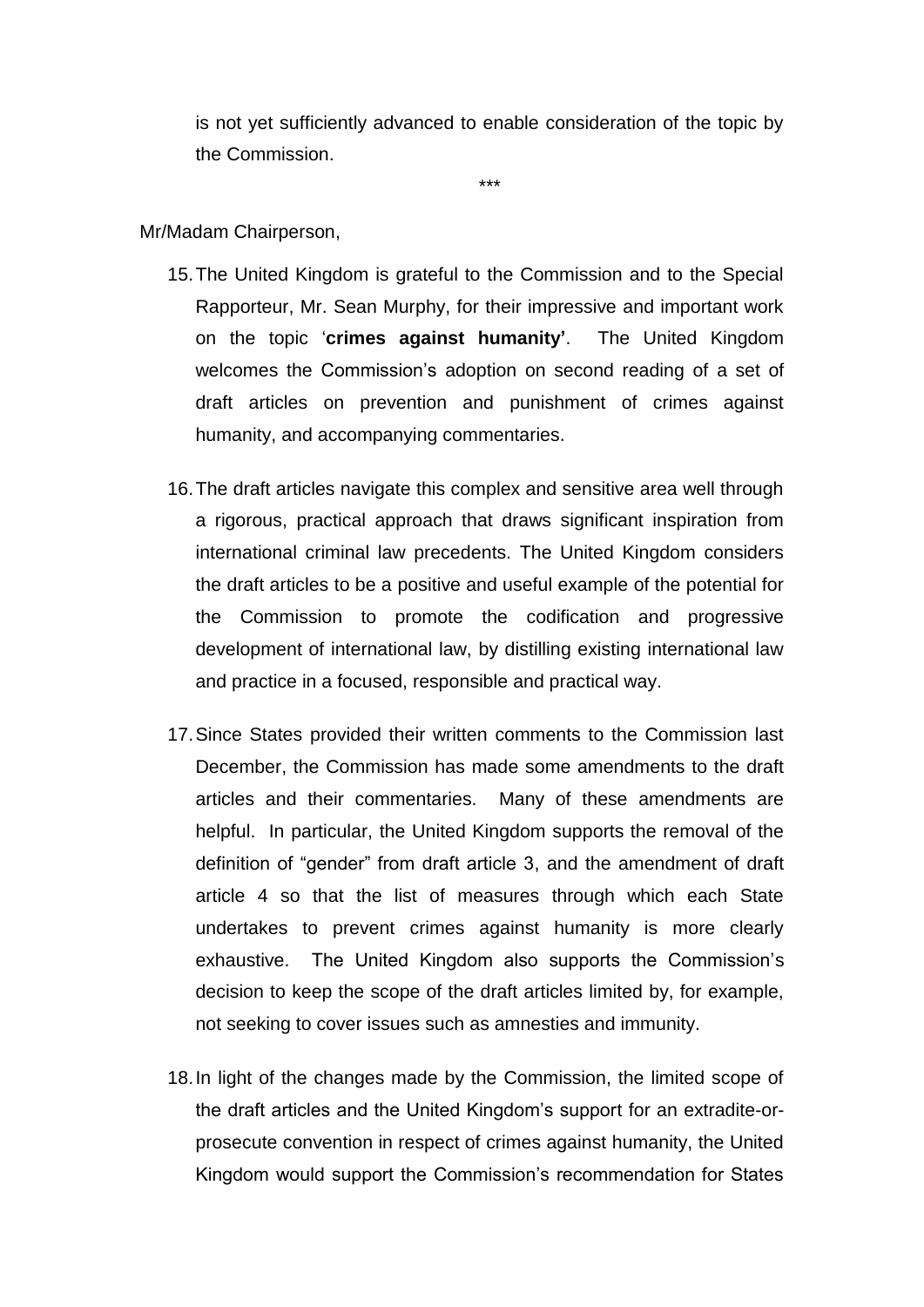to elaborate the draft articles into a convention in the UN General Assembly or at a diplomatic conference.

- 19.In the United Kingdom's view, a future convention on this subject would complement, rather than compete with, the Rome Statute. A new convention could also facilitate national prosecutions, thereby strengthening the complementarity provisions of the Rome Statute. The elaboration of the draft articles also provides a good opportunity for States to work together to tackle a lacuna in the fight against the most serious crimes.
- 20.The United Kingdom should, however, note that a convention based on these draft articles would require it to amend its domestic law on crimes against humanity, as presence in the United Kingdom alone is not currently sufficient for the exercise of jurisdiction. Consequently, before becoming a party to a convention containing this extension of jurisdiction, the United Kingdom would need to assess in full the impact on its justice system. The United Kingdom also needs to consider carefully the requirement to apply the undertaking to prevent crimes against humanity in any territory under its jurisdiction, and whether certain safeguards should be included in any convention to ensure the extension of jurisdiction is not abused.

\*\*\*

- 21.I now turn to the topic '**Peremptory norms of general international law (***jus cogens***)'**. The United Kingdom is grateful to the Commission, and especially to the Special Rapporteur, Mr. Dire Tladi, and the Drafting Committee, for their continued work in taking forward this topic. This has resulted in the Commission's adoption on first reading this year of a set of 23 draft conclusions and accompanying commentaries.
- 22.The completion of the first reading of the draft conclusions and commentaries gives States the opportunity to step back and look at the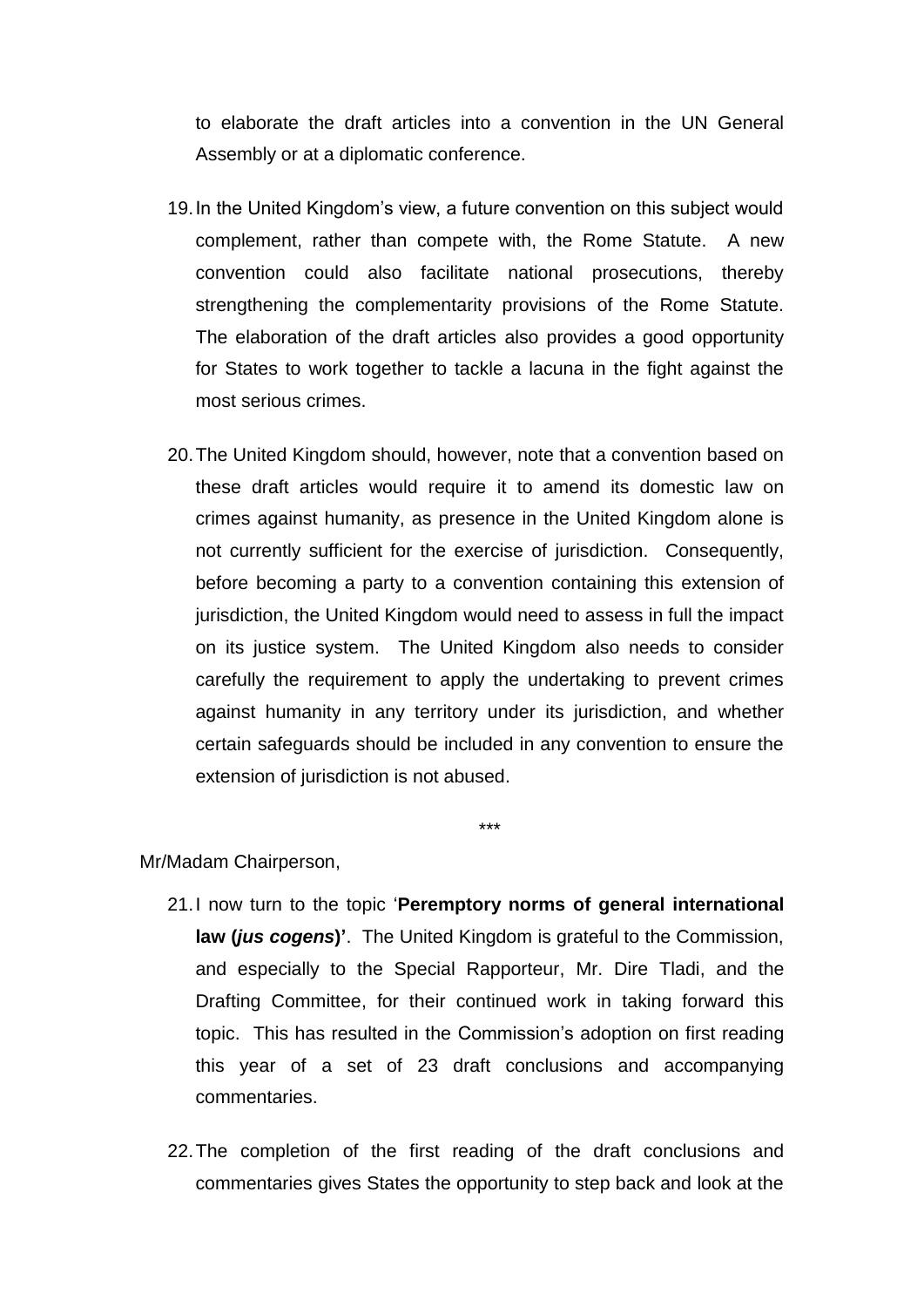project overall. From the outset, the United Kingdom has supported the Commission's work on this topic, which it believes could have practical value for States, judges and practitioners. However, as previously noted, this is not an easy topic and, given its importance and difficulty, and the need to secure wide support from States, the United Kingdom urged the Commission to approach this topic with caution.

- 23.For the most part it has done so, and the United Kingdom welcomes this. However, in certain respects the Commission has adopted a somewhat expansive and in places theoretical approach to the topic. This has resulted in the adoption on first reading of a set of draft conclusions which cover a diverse range of sensitive issues and which do not in all respects reflect current law or practice. Nor, in some instances, do they reflect or address the specific views and concerns expressed on this topic by States in Sixth Committee. This approach has no doubt been driven in part by the lack of State practice relating to *jus cogens* and the dearth of existing rules of international law in this area. But in the United Kingdom's view this is no justification for adopting such an expansive approach to such a fundamental topic. This is especially so when, as here, the Commission's output does not clearly distinguish between when it is codifying existing law and when it is suggesting the progressive development of the law or new law. Given the importance and complexity of this topic's subject matter, and therefore the potentially far-reaching consequences of these draft conclusions, the United Kingdom considers it imperative that the Commission addresses these matters on second reading.
- 24.The United Kingdom has provided some headline observations in a written annex to this statement: these cover issues such as the introduction of the notion of 'fundamental values' in draft conclusion 3; the need for caution in referring to the Security Council in the commentary to draft conclusion 16; and the question of the list annexed to the draft conclusions. The United Kingdom will submit detailed written comments by the 1<sup>st</sup> of December 2020 deadline, and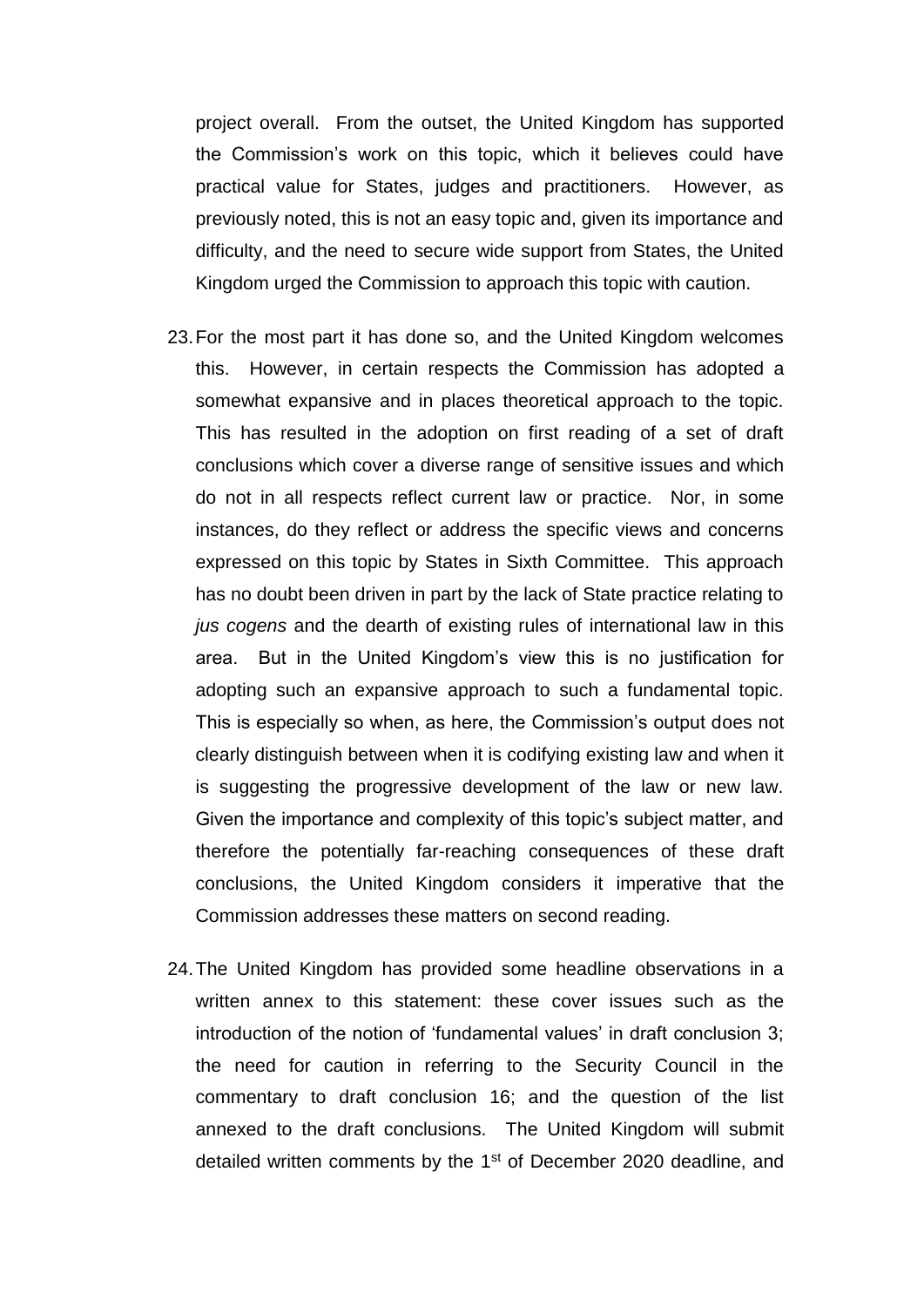encourages others to do likewise. This is an important and difficult topic, and input from States is vital.

Thank you, Mr/Madam Chairperson.

\*\*\*

## Annex to United Kingdom statement on the topic **Peremptory norms of general international law (***jus cogens***)**

- 1. In relation to the draft conclusions and commentary thereto adopted on first reading by the Commission this year, the United Kingdom remains of the view that, for the reasons articulated in its 2017 statement on this topic, draft conclusion 3 (or draft conclusion 2 as it was at the time) is at best superfluous, and at worst unhelpful. It would be better to drop this provision from the conclusions. The rationale underpinning *jus cogens* is a controversial and essentially theoretical matter which the United Kingdom does not believe it is necessary or helpful for the Commission to try to address.
- 2. Draft conclusion 3 is also a potential source of confusion to States and practitioners, not least because its descriptive elements could be read as creating additional requirements regarding the formation and identification of peremptory norms of general international law (*jus cogens*). In particular, the reference to 'fundamental values' does not appear in the definition of such norms in Article 53 of the Vienna Convention on the Law of Treaties or in any other relevant text. Draft conclusion 3 could therefore lead to an argument by a State that a norm did not have peremptory status even if it met the test in Article 53 because, in the view of the State making the argument, the relevant norm did not reflect a 'fundamental value'. The accompanying commentary has not moved the United Kingdom from its position that draft conclusion 3 should be omitted.
- 3. Regarding draft conclusion 16, the United Kingdom notes the omission of the specific reference to binding resolutions of the UN Security Council in the text of the conclusion itself. This is welcome, so far as it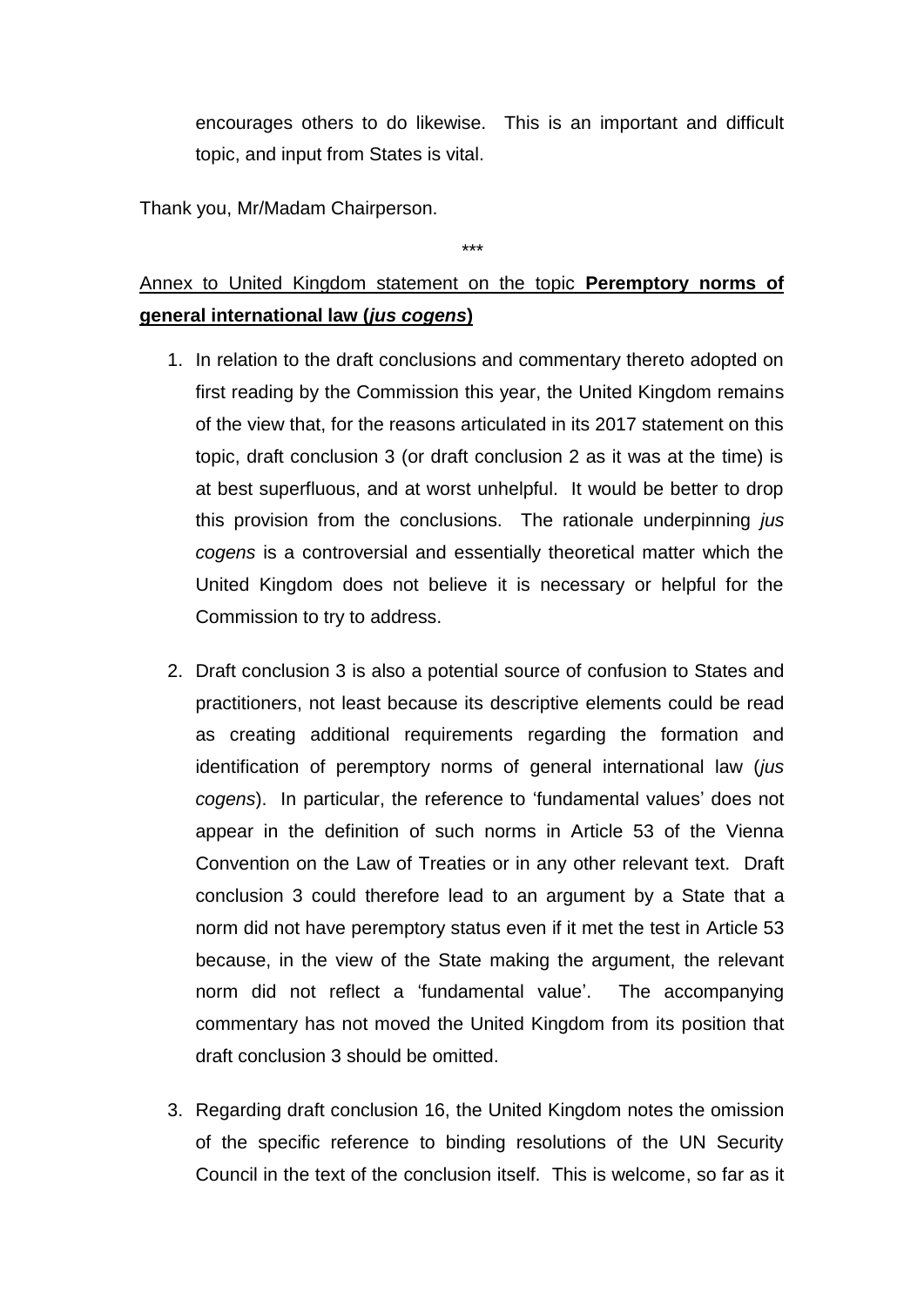goes, but the United Kingdom also notes that the Commission "*considered it important*" to highlight in the accompanying commentary to draft conclusion 16 that this conclusion applies equally to binding resolutions, decisions and acts of the Security Council. Along with a number of other States, the United Kingdom voiced concerns in its statement on this topic last year that there was a lack of State practice to support the contention that a State can refuse to comply with a binding Security Council resolution based on an assertion of a breach of a *jus cogens* norm. Furthermore, specific reference to Security Council resolutions in this conclusion could undermine the legality and effectiveness of binding UN Security Council resolutions and such a conclusion could be used to weaken respect for Security Council resolutions.

- 4. Having reviewed the commentary to draft conclusion 16, the United Kingdom remains of the view that there is insufficient State practice to support the assertion that a State can refuse to comply with a binding UN Security Council resolution on the basis that it is in breach of a *jus cogens* norm. The limited practice cited by the Commission is insufficient to justify such a significant conclusion. The United Kingdom also considers that the commentary is misleading as to the existence of divergent views on this issue. The Commission should be very cautious about (or better still avoid) making assertions about the relationship between peremptory norms of general international law (*jus cogens*) and UN Security Council resolutions.
- 5. With regard to draft conclusion 23 and the annex thereto, the United Kingdom recalls that at the outset of this topic it said that it would not, in principle, be against the development of an illustrative list of preexisting *jus cogens* norms, provided that this effort did not detract from the principal focus of the Commission's work on this topic. At the same time, the United Kingdom stated that the inclusion of such a list did not seem to be an essential part of a topic whose parameters are supposed to be confined to explaining how to identify pre-existing *jus*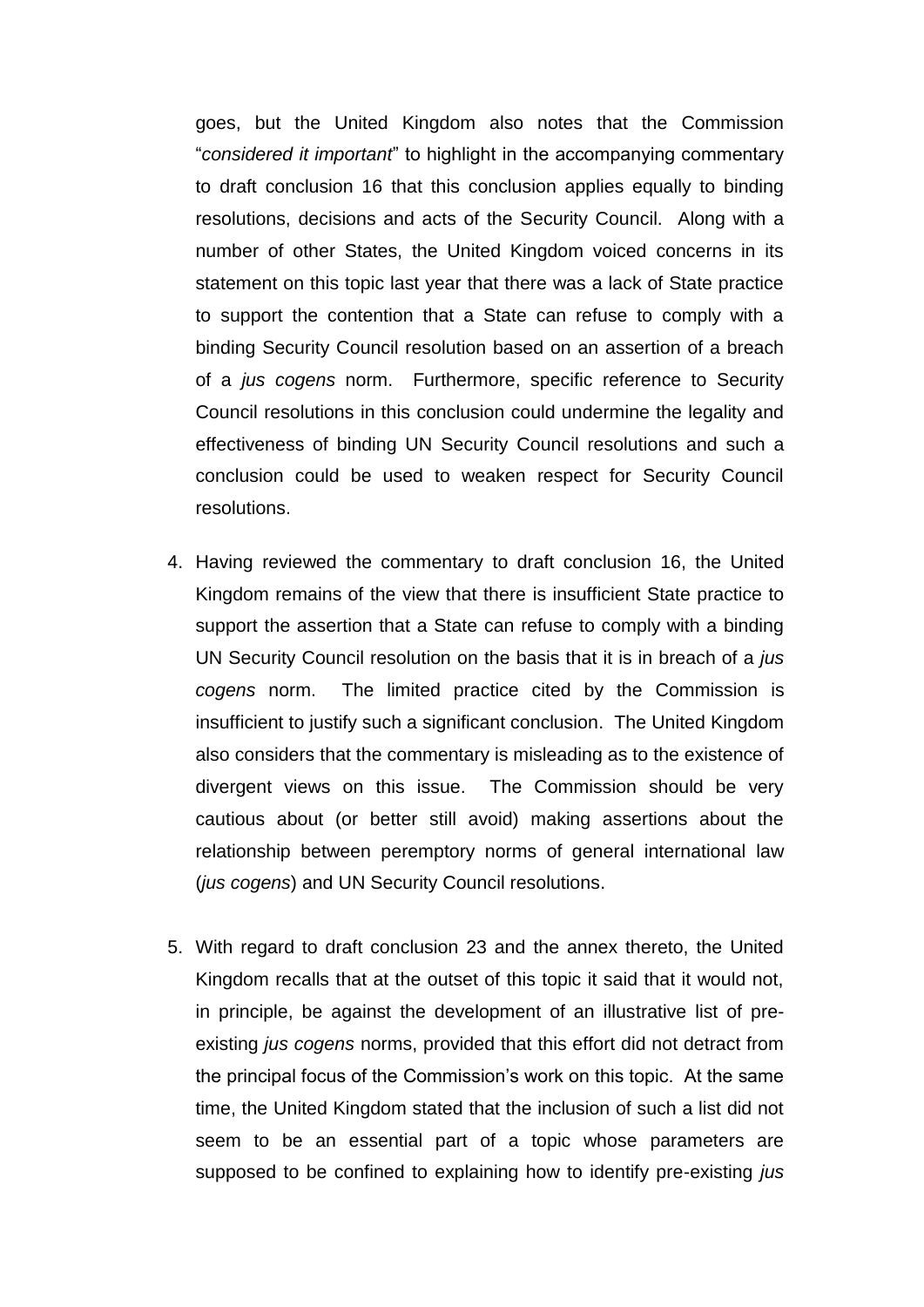*cogens* and the legal consequences of such identification; and that the Commission should only include in any list norms that clearly fulfilled the requirements of *jus cogens*.

- 6. The United Kingdom notes that the Special Rapporteur proposed in his fourth report to include in a draft conclusion an "illustrative list" of "*the most widely recognized examples of peremptory norms of general international law (*jus cogens*)*". Ultimately, the Commission opted to include, as an annex to the conclusions, a non-exhaustive list of norms that the Commission has previously referred to as having that status. The approach adopted by the Commission on first reading is preferable to that proposed by the Special Rapporteur. Nevertheless, the United Kingdom still has concerns, as any use of this illustrative list necessarily must carefully consider the quality and consistency of the Commission's prior work which referred to a norm as having peremptory status, and then consider developments thereafter, if the aim is to assess the contemporary status of the norm in question. It is clear from the accompanying commentary to the list that that prior work by the Commission was often cursory in nature; at times did not directly declare norms to be *jus cogens*; was sometimes inconsistent in the formulation of the same norm; and at times was not the work of the Commission as a whole. Further, the United Kingdom is concerned that, no matter how it is described, the status of the list will cause confusion and will be treated by some readers as exhaustive and/or a codification of existing *jus cogens* norms.
- 7. Recalling its comments on this question at the outset of the topic, and in light of the issues with the Special Rapporteur's and the Commission's approaches identified by the United Kingdom, other States and members of the Commission, the United Kingdom still considers that a list is not essential to this topic and is now firmly of the view that it would be better not to include such a list. The United Kingdom notes in this regard the contrasting approach of the Special Rapporteur for the 'general principles of law' topic, which is that